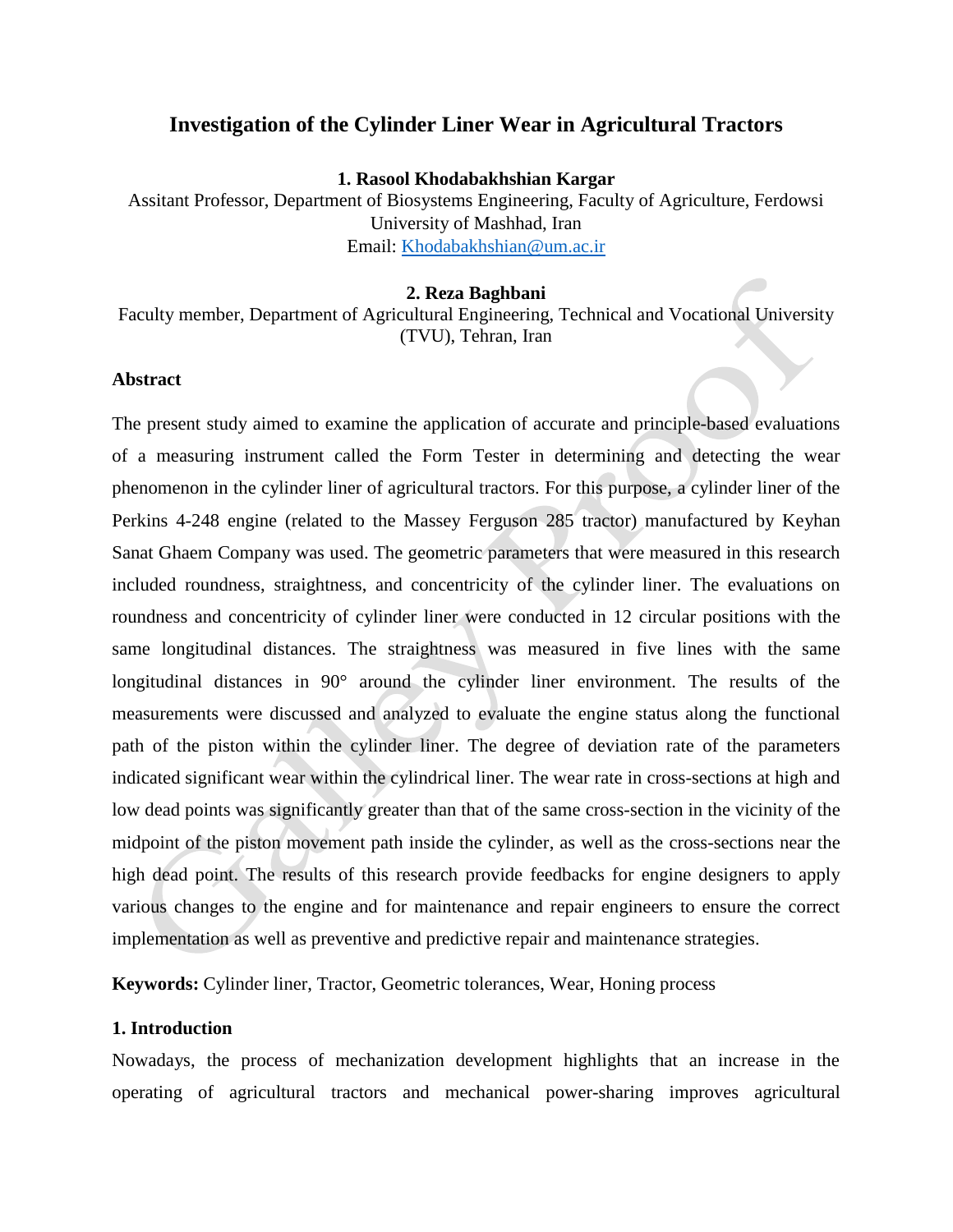production. On the other hand, the development of agricultural mechanization heavily relies on how to use this source of power production and how to use the agricultural tractor as the main source of power production. (Karimi et al., 2012; Afsharnia et al., 2014; Khodabakhshian and Sajadi, 2022). The optimal use of the tractor depends on the quality and durability of its fastmoving parts. If the quality of the parts is not at the desired level, their breakage and wear will cause unwanted stops in the field, and this will affect the technical performance and the economic efficiency of the machine. Therefore, the probability of failure, repair time, and its causes should be considered in the processes (Rohani *et al*., 2011). In this regard, the rapid development of tractor manufacturing has led to growing expectations for improving the performance of the tractor's engine. Hence, increasing the precision of machining the engine parts of the tractor including the cylinder liner plays a vital role in enhancing the production power of the engine and reducing the fuel consumption, in addition to the direct impact on the amount of burning oil in the engine and satisfying emission standards (Khodabakhshian and Shakeri, 2011;Söderfjäll *et al*., 2016; Kılıç and Temizer, 2016).

Surface roughness after honing operation is regarded as one of the most important parameters in determining the accuracy of machining the cylinder liner. Regarding the Honing process, which is very similar to the grinding process, lines with angles of 45 to 55 degrees are created in the cylinder inner surface by abrasive stones using a specially designed machine to maintain engine oil in these grooves, keep the cylinder wall lubricated, prevent the piston from blocking, minimize the wear of the cylinder liner, and reduce the frictional losses of the engine. For each engine, the designer determines patterns and angles of furrows and grooves of Honing to a certain extent. However, if these grooves are created at a much higher angle than the specified value, oil cannot remain in these grooves and returns to the cartel, due to gravity. This trend causes engine rattling, reduces the useful life of the parts, and results in failure. However, if the angles of these grooves are less than the limit, they cause the remaining oil volume in the cylinder wall to be more than the limit, resulting in burning oil in the engine and oil shortage, which can damage other parts (e.g. Bearings and crankshaft) due to the reduced oil pressure (Sudarshan and Bhaduri, 1983; Cabanettes *et al*., 2015; Buj-Corral *et al*., 2017).

The Honing process improves the geometric shape of the cylinder liner in terms of its geometric properties, including ovality and conicalness. The ovality of the cylinder because of creating an asymmetric contact surface between the rings and pistons with the cylinder liner wall, increases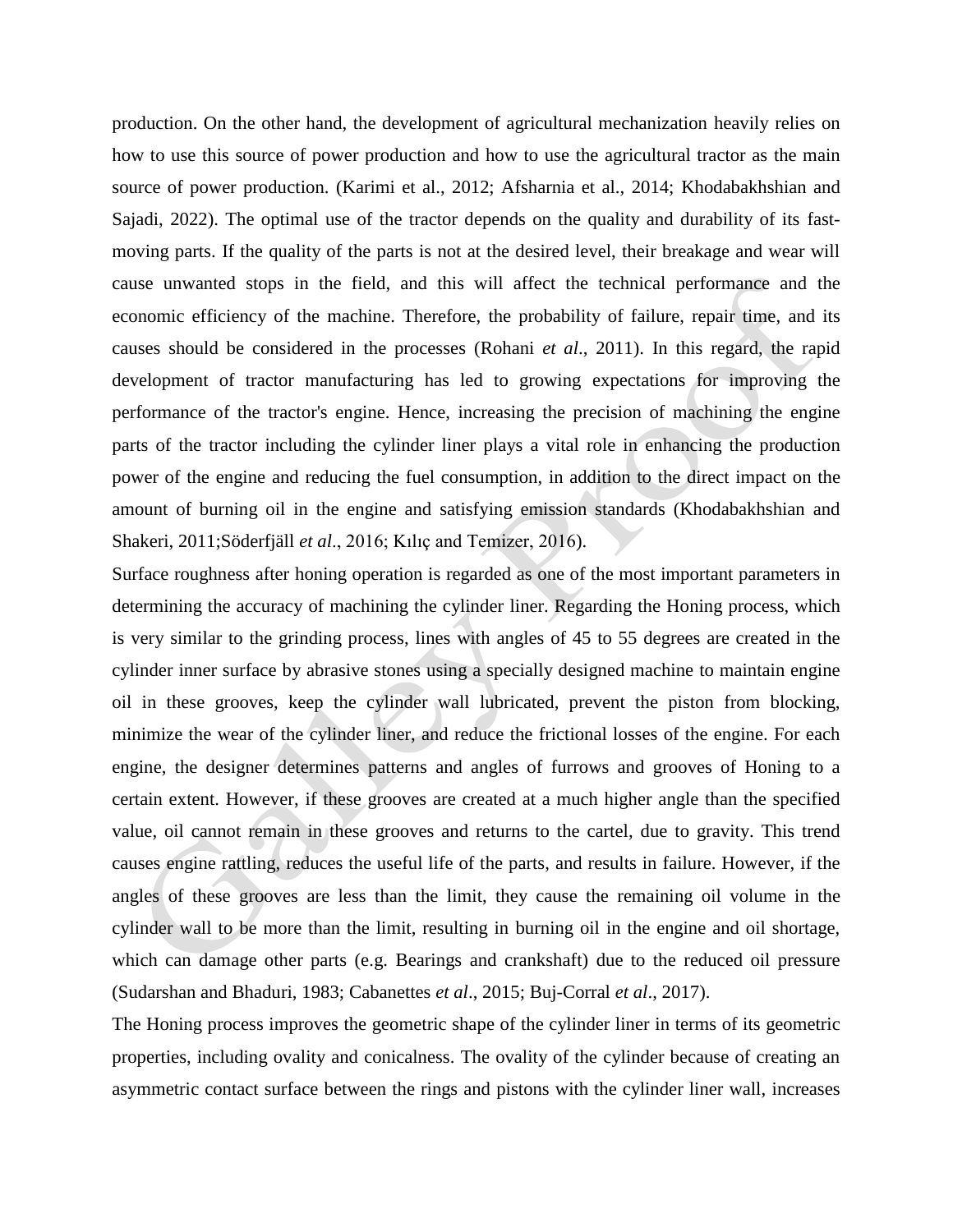the friction in the engine and the wear between the ring and the cylinder liner wall. This phenomenon results in the increase of the fuel consumption and the reduction of the output power of the engine and consequently, the useful life reduction of the engine parts over time, with excessive wear between the ring and piston with the cylinder wall (Kim *et al*., 2018). In some cases, it has been observed that the liner surface roughness from its allowed range can cause the escape of combustion flame from the contact surface between the ring and the cylinder liner wall and lead to engine power loss and excessive temperature rise, and ultimately, the occurrence of piston seizure (Yusefi *et al*., 2015). Thus, Tractor Manufacturing Companies now apply stricter standards with tight tolerances in the allowed level of cylinder liner roughness, although these standards are different depending on the engine type and the diameter of the cylinder and piston. The precise prediction of Honing parameters reduces the cost of repairs, decreases the time lags for using tractors, provides efficient planning, increases safety, allows financial savings, and enhances economic returns. The optimization of the Honing machine parameters is considered as one of these management systems in the production of cylinder liners (Cabanettes *et al*., 2015; Kim *et al*., 2018).

In Iran, few studies have been conducted to determine the effect of Honing parameters on the geometric properties and the wear rate of the cylinder liner in agricultural tractors, as well as the impact of the Honing parameters on the engine functional parameters. Most studies carried out in this area have predicted the maintenance and repair costs of agricultural tractors and determined the economic life of tractors (Almasi and Yeganh, 2002; Khodabakhshian and Shakeri, 2011; Rohani *et al*., 2011). Some researchers have studied the use of the preventive maintenance for agricultural machines (Khodabakhshian *et al*., 2008a, b). Buj-Corral *et al*. (2015) conducted a study in an industrial company and developed models for optimizing the Honing equipment of the driving liner, by comparing the data obtained from the surface roughness test device in the laboratory and the existing Honing machine. In another study, Cabanettes *et al*. (2015) collected information about the surface roughness of the cylinder liner and its associated wear. Yusefi *et al*. (2015) examined the impact of Plateau Honing parameters on the surface roughness of the driving cylinder liner. Kim *et al* (2018) discussed the effects of Plateau Honing parameters on the friction and wear of the driving cylinder liner.

Furthermore, several studies have been conducted on the correlation between the surface roughness of driving cylinder liner and the Honing parameters by other researchers (Andersson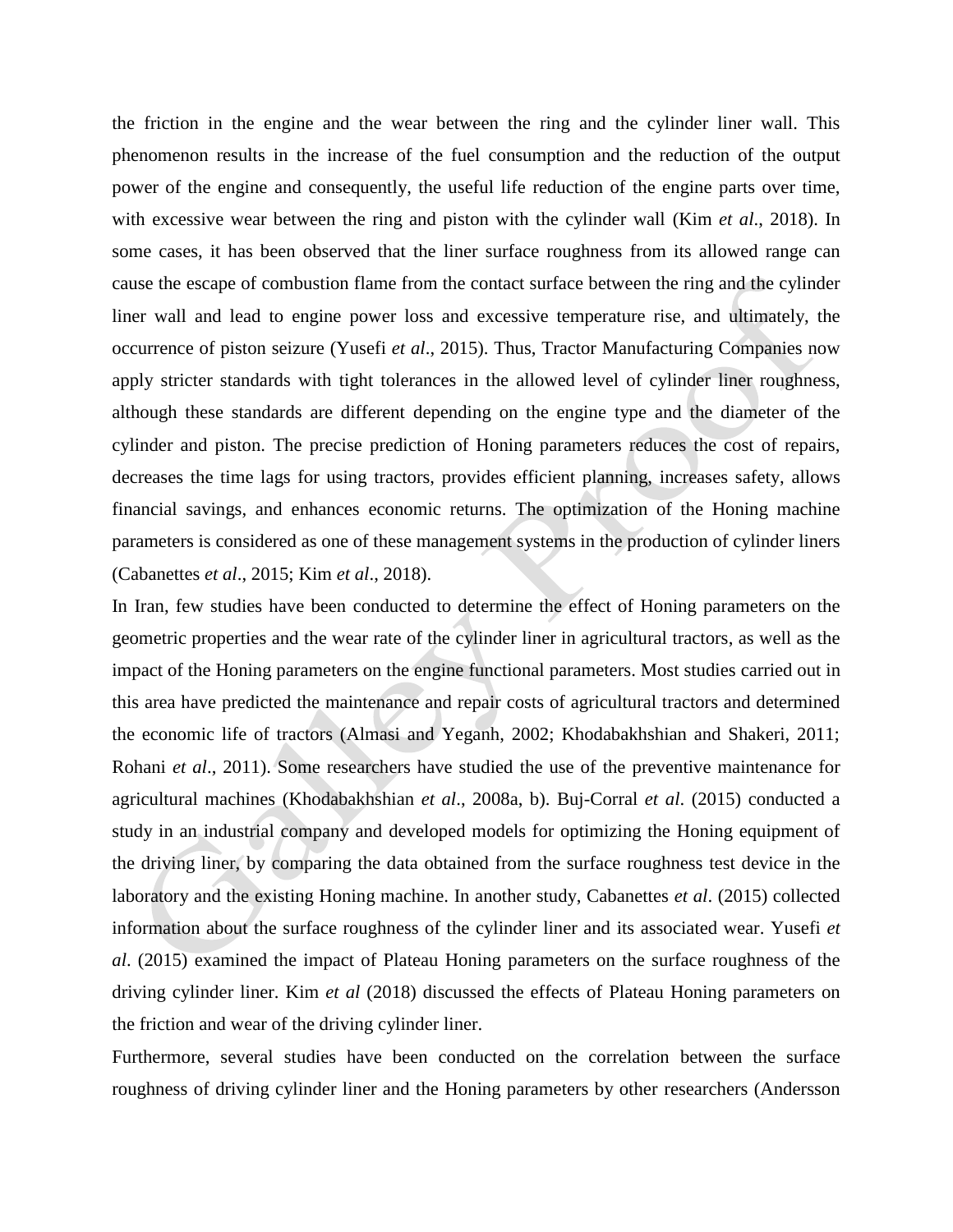and Tamminen, 2002; Jayadas, *et al*., 2007; Ramadan *et al*., 2009; Klein *et al*., 2017). However, no information was found regarding the effect of Honing parameters on the wear rate of the cylinder liner of agricultural tractors.

The present study presents a precise dimensional and geometrical evaluation on the internal surface of the cylinder liner in agricultural tractors to control the degree of wear variation, which is related to the geometric deviations and changes in the directions of transverse (the cylinder liner is not roundness) and longitudinal (the cylinder liner is not cylindrical) paths. For this purpose, a cylinder liner of the Perkins 4-248 engine (related to the Massey Ferguson 285 tractor) manufactured by KeyhanSanatGhaem Company was used to conduct the test. The measured geometric parameters included the roundness, straightness, and concentricity of the cylinder liner.

## **2. Materials and methods**

## **2.1. The spatial and temporal domain of research**

Keyhan Sanat Ghaem Company, as one of the largest manufacturers of cylinder liners in Iran and the Middle East, was selected as the case study. The current research was conducted in 2021 in this company. Given the purpose of the study, 25 cylinder liners of the Perkins 4-248 engine, which was related to the Massey Ferguson 285 tractor were selected (Fig. 1).



**Fig. 1.** A sample of the cylinder liner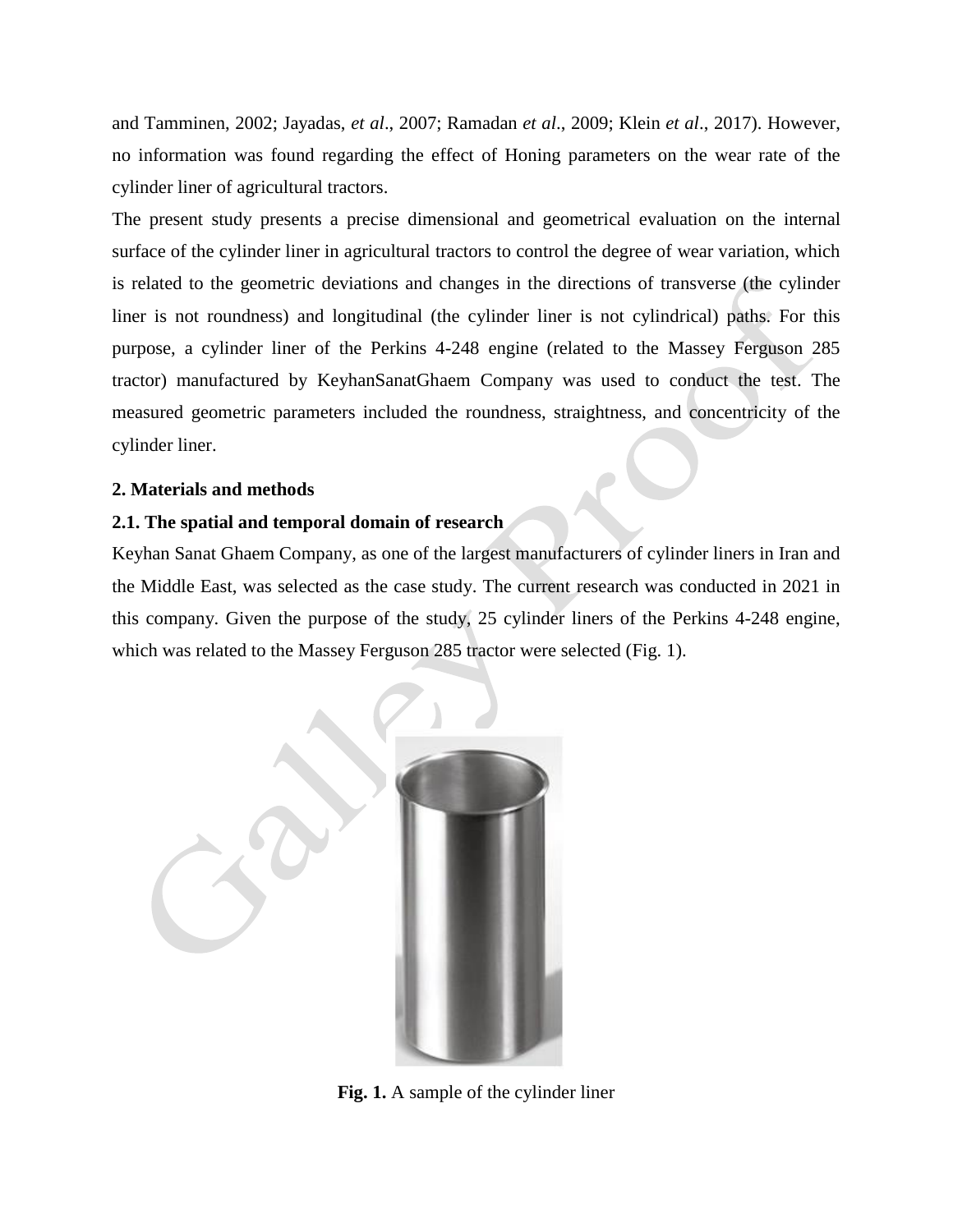The tested cylinder liner material is made of high-quality cast iron (GG 25) with a diameter of about 101 mm. Table 1 presents the chemical analysis and mechanical properties of cylinder materials, in which HB represents the hardness range in terms of Brinell.

| <b>Mechanical Properties</b>             |     | <b>Chemical Properties (wt. %)</b> |     |       |     |     |       |
|------------------------------------------|-----|------------------------------------|-----|-------|-----|-----|-------|
|                                          |     |                                    |     |       |     |     |       |
| Tensile Strength (MPa) Hardness (HB) Cr% |     |                                    | S%  | $P\%$ | %Mn | %Si | % $C$ |
| Min.225                                  | 235 | 0.5                                | 0.1 | 0.4   | 0.9 | 2.4 | 3.35  |

**Table 1.** Cylinder liner material specifications

## **2.2. Measuring parameters**

The dimensional and geometric specifications of the studied cylinder liner were measured and evaluated using the Formtester MMQ 44, Mahr Company, Germany equipped with the LSQ computational algorithm in the metrology laboratory of the Keyhan Sanat Ghaem Company (Fig. 2). The Formtester device applied in this work was, in fact, a special cylinder liner, which was able to produce correct and principle results with consistent repeatability in the geometric deviations of the liner's inner surface. The approximate transfer speed of the Formtester was  $20$  mms<sup> $-1$ </sup> and the approximate scanning speed of the test device rod during the evaluation period was 20  $mms^{-1}$ . The evaluations on the roundness and concentricity of the cylinder liner were conducted in 12 circular positions with the same lengthwise distances (Fig. 3). Additionally, the straightness was measured in 5 lines with the same lengthwise distances in 90° around the cylinder liner environment.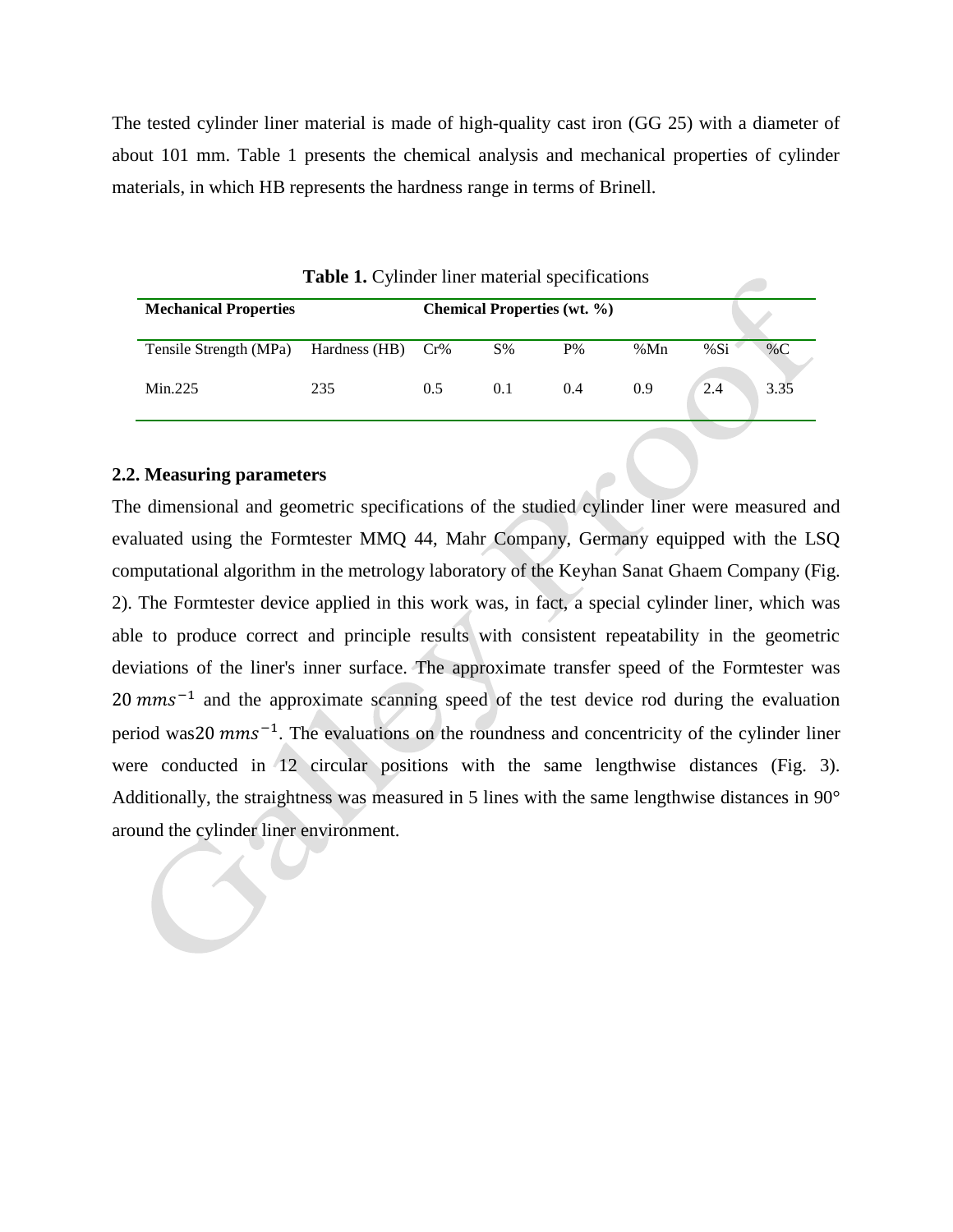

**Fig. 2.** The Formtester used for measuring dimensional and geometric specifications of cylinder liner All dimensional and geometric specifications of the surface were evaluated with average values of five evaluation tests. The data were analyzed using descriptive statistics such as mean (M), standard deviation  $(S_D)$ , and combined standard uncertainty  $(U_C)$ , which is calculated according to the Eq. (1).

$$
U_C = \frac{S_D}{\sqrt{n}}\tag{1}
$$

Where n represents the number of repetitions of measurements.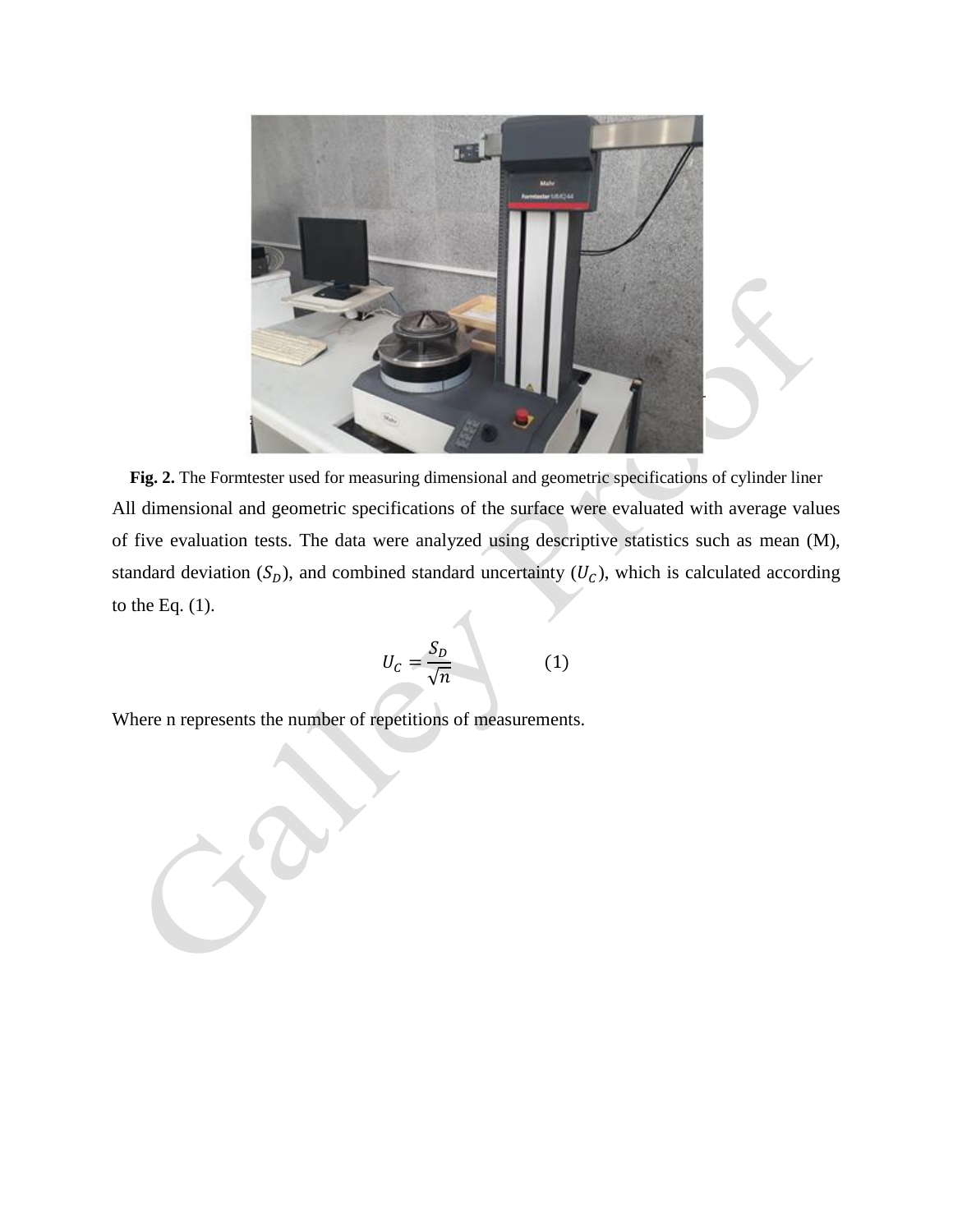

**Fig. 3.** The position of sections for roundness and straightness measurements

## **3. Results and discussion**

## **3.1. Evaluating the uncertainty of measured values: roundness**

Table 2 shows the values of the mean, standard deviation  $(S_D)$ , and combined standard uncertainty  $(S_D)$  of roundness measurements for the cylinder liner of Messier Ferguson 285 tractor in the five studied sections (Fig. 3). Due to the relative importance of roundness values and straightness outside of the interval, uncertainty by method B (the method obtained from data and information as a result of previous measurements, experience with general knowledge of physical behavior, properties, tools and specifications provided by the manufacturer were not taken into account for combined standard uncertainty values. As a result, the combined standard uncertainty was only evaluated using method A (based on measurements performed in repeatable conditions). The accuracy and uncertainty of all evaluations were carried out within the standard limits authorized by the manufacturer (customer).

**Table 2.** Mean, standard deviation, and combined standard uncertainty of roundness measurement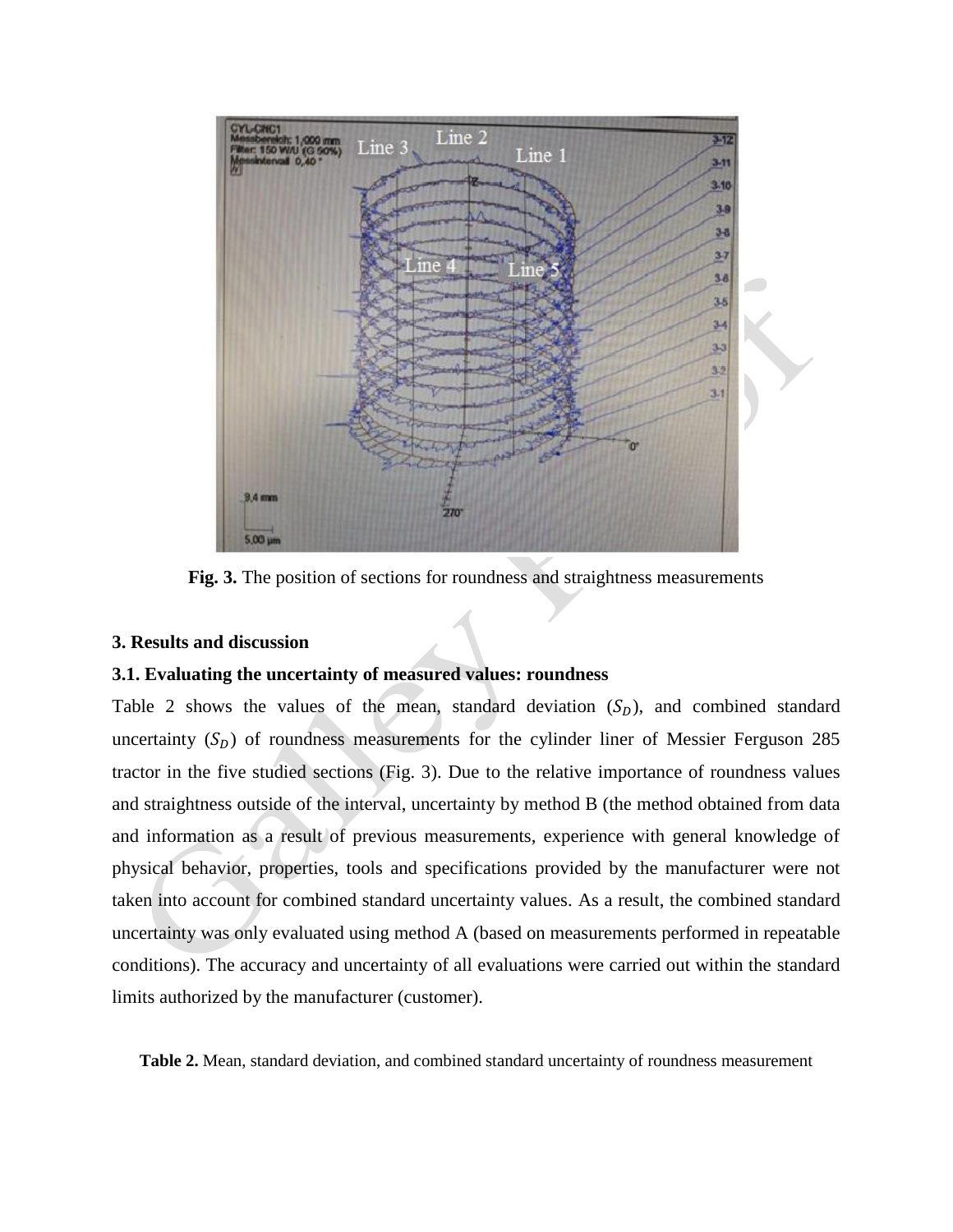| Measuring                                                                                                        | Repeat 1 | Repeat 2 | Repeat 3 | Repeat 4 | Repeat 5 | Mean  | $S_D$  | $U_C$  |  |  |  |
|------------------------------------------------------------------------------------------------------------------|----------|----------|----------|----------|----------|-------|--------|--------|--|--|--|
| Position                                                                                                         |          |          |          |          |          |       |        |        |  |  |  |
|                                                                                                                  |          |          |          |          |          |       |        |        |  |  |  |
| Roundness values $(\mu m)((Based on the minimum error of the crossing circle with the diameter of the cylinder)$ |          |          |          |          |          |       |        |        |  |  |  |
| liner from the relevant section)                                                                                 |          |          |          |          |          |       |        |        |  |  |  |
|                                                                                                                  |          |          |          |          |          |       |        |        |  |  |  |
| Circle 1                                                                                                         | 18.5     | 18       | 18.8     | 18.9     | 18       | 18.44 | 0.4278 | 0.1913 |  |  |  |
|                                                                                                                  |          |          |          |          |          |       |        |        |  |  |  |
| Circle 3                                                                                                         | 25       | 24.5     | 24.9     | 24.7     | 24.8     | 24.78 | 0.1924 | 0.0860 |  |  |  |
| Circle 6                                                                                                         |          |          |          |          |          |       |        |        |  |  |  |
|                                                                                                                  | 28.3     | 28.6     | 28.7     | 28.6     | 28.4     | 28.52 | 0.1643 | 0.0735 |  |  |  |
| Circle 9                                                                                                         | 37.2     | 37.3     | 36.9     | 36.8     | 37.1     | 37.06 | 0.2074 | 0.0927 |  |  |  |
|                                                                                                                  |          |          |          |          |          |       |        |        |  |  |  |
| Circle 12                                                                                                        | 82.5     | 82.6     | 82.8     | 83       | 83       | 82.78 | 0.2280 | 0.1020 |  |  |  |
|                                                                                                                  |          |          |          |          |          |       |        |        |  |  |  |

#### **3.2. The results of the roundness measurement values outside the interval**

The results of the average values of roundness outside the customer's expected range (Ra values) examined for five samples of the studied sections were presented in Figure 3 for the inner surface of the tested cylinder liner with the nominal internal diameter which was measured in Figure 4. This amount of roundness was measured based on the passage of two peripheral and intersecting circles from the cross-sectional profile of the part in the studied section, which was done using the LSQ computational algorithm programmed on the Formtester. The following cases can be concluded according to the analysis performed on the roundness patterns of the internal surface of the cylinder liner illustrated in Fig. 4.

As expected, in the section related to Circle 12 (which is close to the high point of death) due to oil shortage, the highest deviation from the nominal dimension was 102.1152 mm and also the highest value of the mean roundness outside the interval was 82.9 μm which was obtained in this section. As shown in Fig. 4, the smallest deviation from the nominal dimension is 102.0125 mm in the vicinity of the piston stroke midpoint(piston return path) (section 6) while the roundness outside the interval in the circle related to this section is about 28.8 μm. However, the lowest amount of roundness near the dead point (circle 1 related) was obtained at  $18.7 \mu m$ .

As mentioned, the lowest amount of deviation from the nominal dimension as well as the relatively small amount of roundness was related to the circular cross section No. 6, which had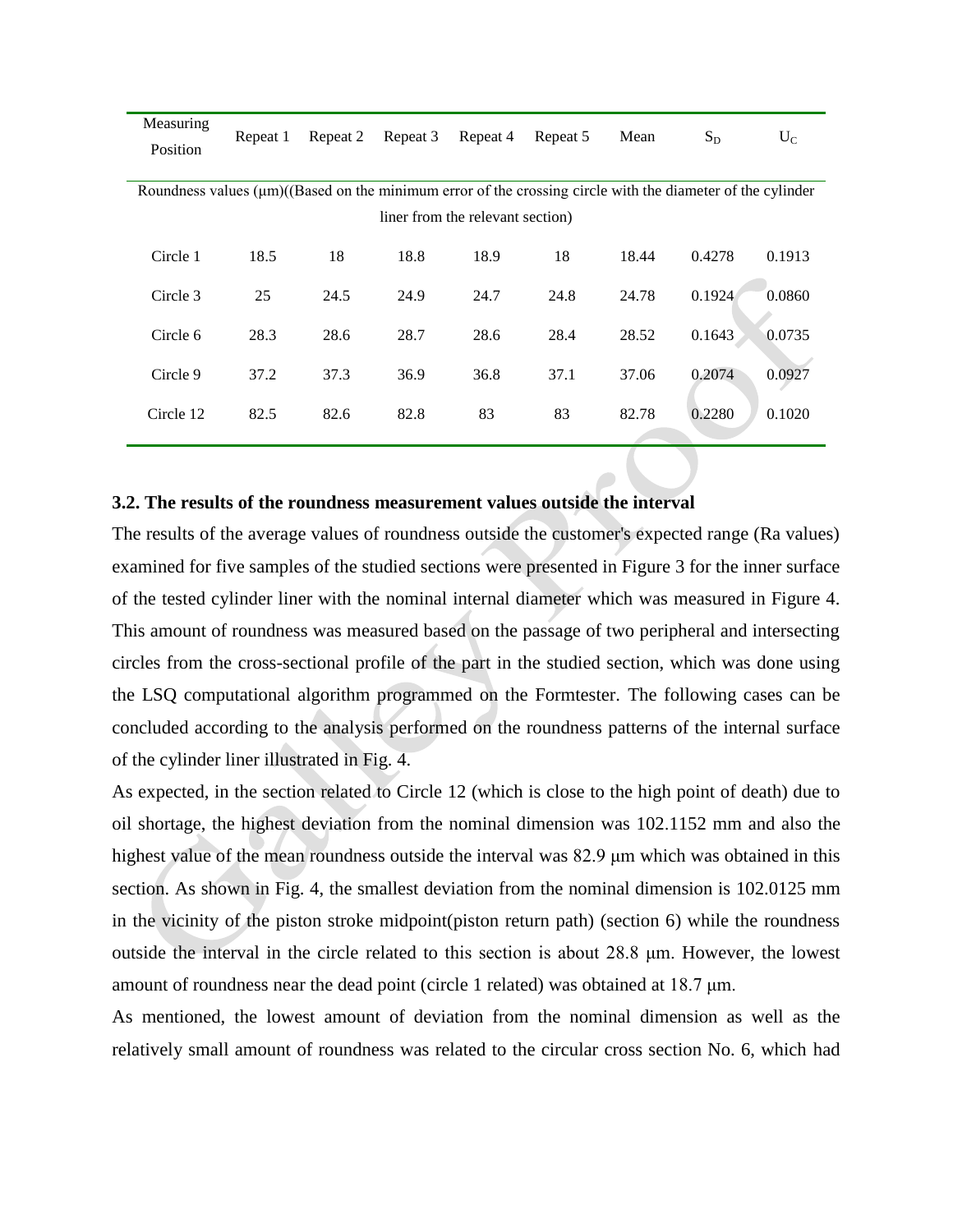the least inner surface wear changes of the cylinder liner. The reason for low fluctuation at this position may be due to good lubrication and low lateral forces imposed on the piston.

Although the circular section adjacent to the low dead point (section 1) represented the lowest roundness outside the interval, the variation rate of this parameter was higher at this section, which can be perceived from the amount of deviation resulting from the measurement results in this section (Table 2). This issue may be related to the position of the retaining forces of connecting rod while passing this section. In general, in sections near the low and high dead points, the variation rate of roundness outside the interval was more perceptible, due to the same retaining forces of the connecting rod during the piston passage (Table 2).

According to the above results and Figure 6, it was concluded that the device software generates a geometric index reference from the ideal and accurate shape of a number of one or more irregularly scanned sections that provide information and reference data related to the sections which can be utilized in evaluating the final values of the geometric indices of the investigated section.



**Fig.4.** Roundness measurements and diameter records of the internal surface of the cylinder liner in the studied cross-area position

## **3.3. The results of concentricity measurement values**

Given the values of the roundness measurements on the internal surface of the cylinder liner in different transverse positions, the concentricity values of 60.6, 52.5, 45.4, and 28.5 μm were obtained between circles 12 and 1, 12 and 3, 12 and 6, and 12 and 9 around the vertical axis demonstrated in Fig. 3, respectively. These results justify the values of the deviation from the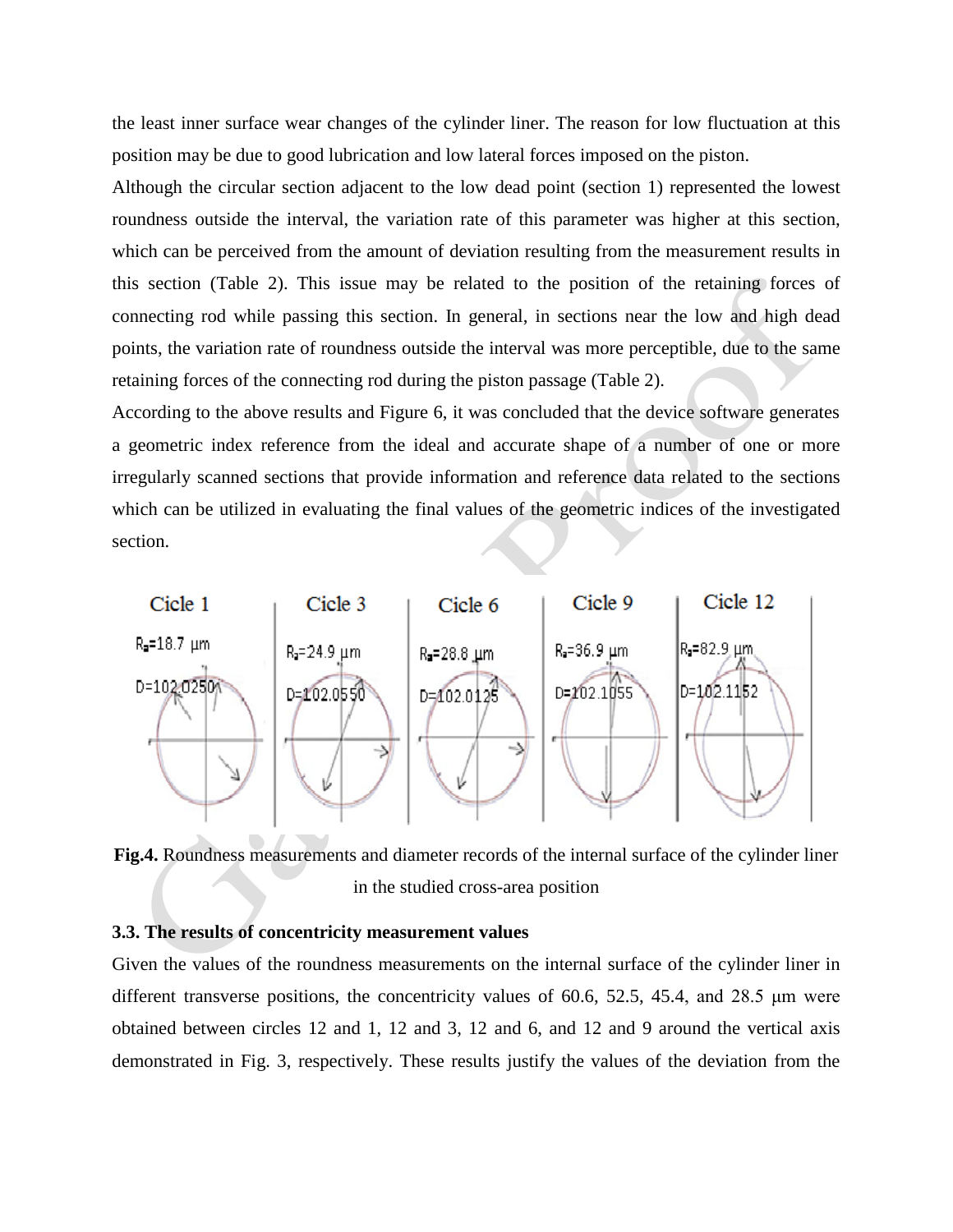nominal dimension resulting from the severe wear mechanisms in the cylinder liner, which are observed during service and maintenance.

#### **3.4. The results of straightness measurement values outside the interval**

For example, Fig. 5 shows a report of five lengthwise profiles in the positions of 12 sections studied along the internal surface of the cylinder liner. The maximum straightness value  $(S_q)$ obtained from measurements along each longitudinal profile indicates the deviation extent of the domain around the guideline of the cylinder liner (vertical axis in Fig. 3) derived from the appropriate LSQ technique.

The results of the straightness values related to five profiles addressed in Fig. 5 elaborate on the following points:

Uneven wear is perceived along with all longitudinal profiles. Each point on the inner surface of the cylinder liner is exposed to different environmental and dynamic conditions of pressure, friction, lubrication pattern, slip speed, the temperature at the point of contact, and contact force. Therefore, it is necessary to evaluate the fluctuations of the geometric condition of the inner surface of the cylinder liner to predict the signs of surface failure. Each point on the inner surface of the cylinder liner is exposed to different environmental and dynamic conditions of pressure, friction, lubrication pattern, sliding speed, point of contact temperature, and contact force.

The maximum wear rate was always obtained at the contact surface of the first piston rings at the high dead point with mean values of 80.2, 60.6, 32.5, 18.2, and 44.4 μm for the longitudinal profiles related to the lines 1, 4, 5, 3, and 2, respectively (Fig. 3). These cases can be justified by adverse and undesirable tribological conditions at the TDC position. As stated, the maximum straightness deviation (80.2 μm) in the longitudinal profile 1 during the impact period is formed as a quick direct reaction force to the lateral force response at high combustion temperatures. These results and findings are in coinciding with the studies conducted by El-Sherbiny., (1982), Schneider *et al*., (1993),Kilic *et al*., (2007),Nabnu *et al*., (2008), Bocchetti *et al*., (2009), and Kumar *et al*., (2015).

The amplitude of the grooves associated with the true tolerance of the inner surface of the cylinder liner showed the highest value for the longitudinal profiles 1 and 4 near the low point of death due to the lateral inertia reaction of the piston, while the longitudinal profiles 5 and 3 showed the lowest amplitude, respectively.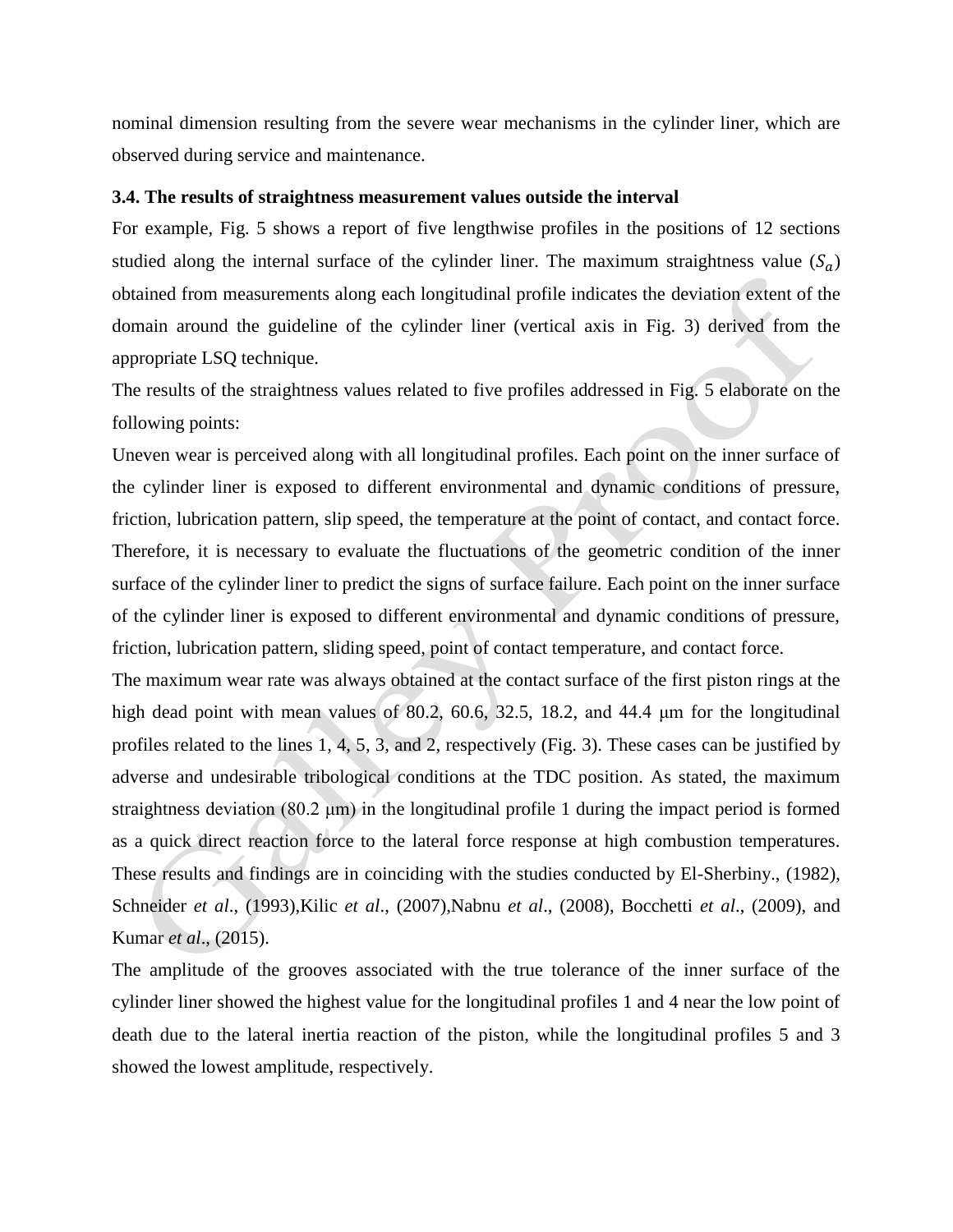

**Fig. 5.** Straightness measurements of the internal surface of a cylinder liner in the studied crossarea situation

## **4. Conclusion**

In the present study, geometric measurements of the inner surface of the cylindrical liner were carried out using a Formtester device. Compared to the design tolerance interval (provided by the customer), the measurements indicated that the Formtester device is a new acceptable diagnostic tool for controlling wear and error rate. The dimensional evaluation of the inner diameter of the cylindrical liner in various transverse positions (12 studied sections) along the piston movement path within the cylinder confirmed the previous results and findings, which were obtained using other more sophisticated evaluation techniques.

Wear at transverse sections at high and low dead points was significantly greater than that of the same transverse section in the vicinity of the piston movement midpoint inside the cylinder, as well as the transverse sections adjacent to the high dead point. This phenomenon is due to the presence of the engine oil layer maintained in that position.

Investigating the straightness of the cylinder liner at the position of the studied sections indicates non-uniform wear along with all the longitudinal profiles. The maximum wear rate was always at the contact surface of the first piston rings at a high dead point with mean values of 80.2, 60.6, 32.5, 18.2, and 44.4 μm for the longitudinal profiles related to the lines 1, 5, 4, 3, and 2, respectively. The results of this research can provide feedbacks for engine designers when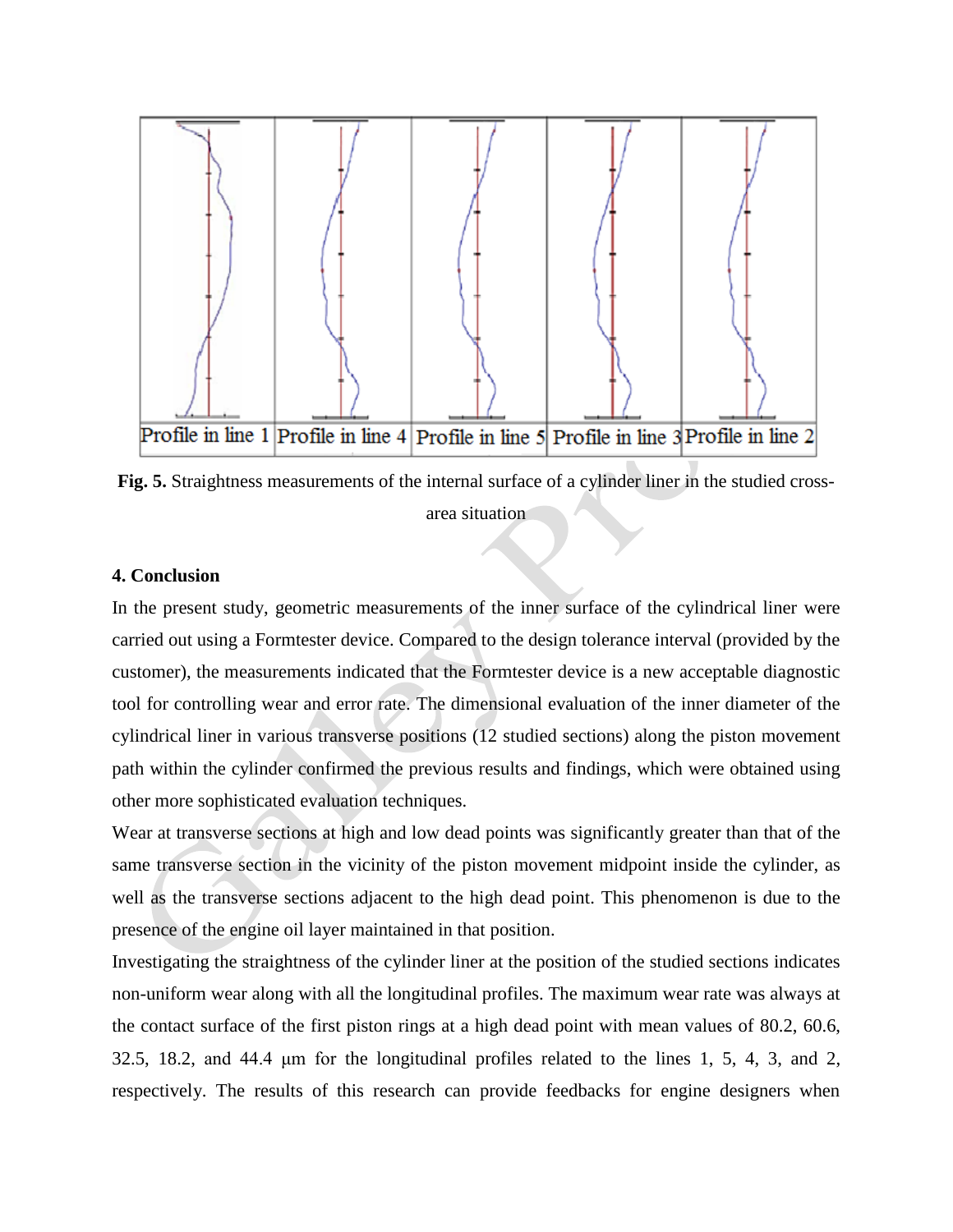applying various changes to the engine, as well as maintenance and repair engineers to ensure the correct implementation and suggest predictive and preventive maintenance strategies.

#### **Acknowledgment**

The present study was conducted in the form of a research project, No. 47948, with the support and cooperation of the Faculty of Agriculture of Ferdowsi University of Mashhad.

## **References**

- 1. Afsharnia, F., M. A. Asoodar and A. Abdeshahi. 2014. Regression analysis and presentation of failure rate model and its effective factors in some tractors of Khuzestan province. Journal of Agricultural Engineering 36(2): 49-58.
- 2. Almasi, M., and H. M. Yeganeh. 2000. Determining the appropriate mathematical model for forecasting the costs of maintenance and repair of agricultural tractors used in the Karun Sugar Crop Industry.
- 3. Andersson, P., and J. Tamminen. 2002. Piston Ring Tribology: Aliterature Survey, Helsinki Univ., VTT Research Notes 2178.
- 4. Buj-Corral, I., J. Vivancos-Calvet., L. Rodero-de-Lamo., and L. l. Marco-Almagro. 2015. Comparison between Mathematical Models for Roughness Obtained in Test Machine and in Industrial Machine in Semifinish Honing Processes. Procedia Engineering 132: 545- 552.
- 5. Cabanettes, F., Z. Dimkovski., and B. G. Rosén. 2015. Roughness variations in cylinder liners induced by honing tools' wear. Precision Engineering 41: 40-46.
- 6. El-Sherbiny, M. 1982. Cylinder Liner Wear. 9th Leeds-Lion Symposium on Tribology 2: 132-138
- 7. Jayadas, N. H., K. P. Nair., and G. Ajithkumar. 2007. Tribological Evaluation of Coconut Oil as an Environment-FriendlyLubricant, Tribology International40 (2): 350- 354.
- 8. Karimi, S., T. Mesri Gandshamin and N. Khadem Alhoseini. 2012. Mathematical modeling of maintenance costs and analysis of economic useful life of agricultural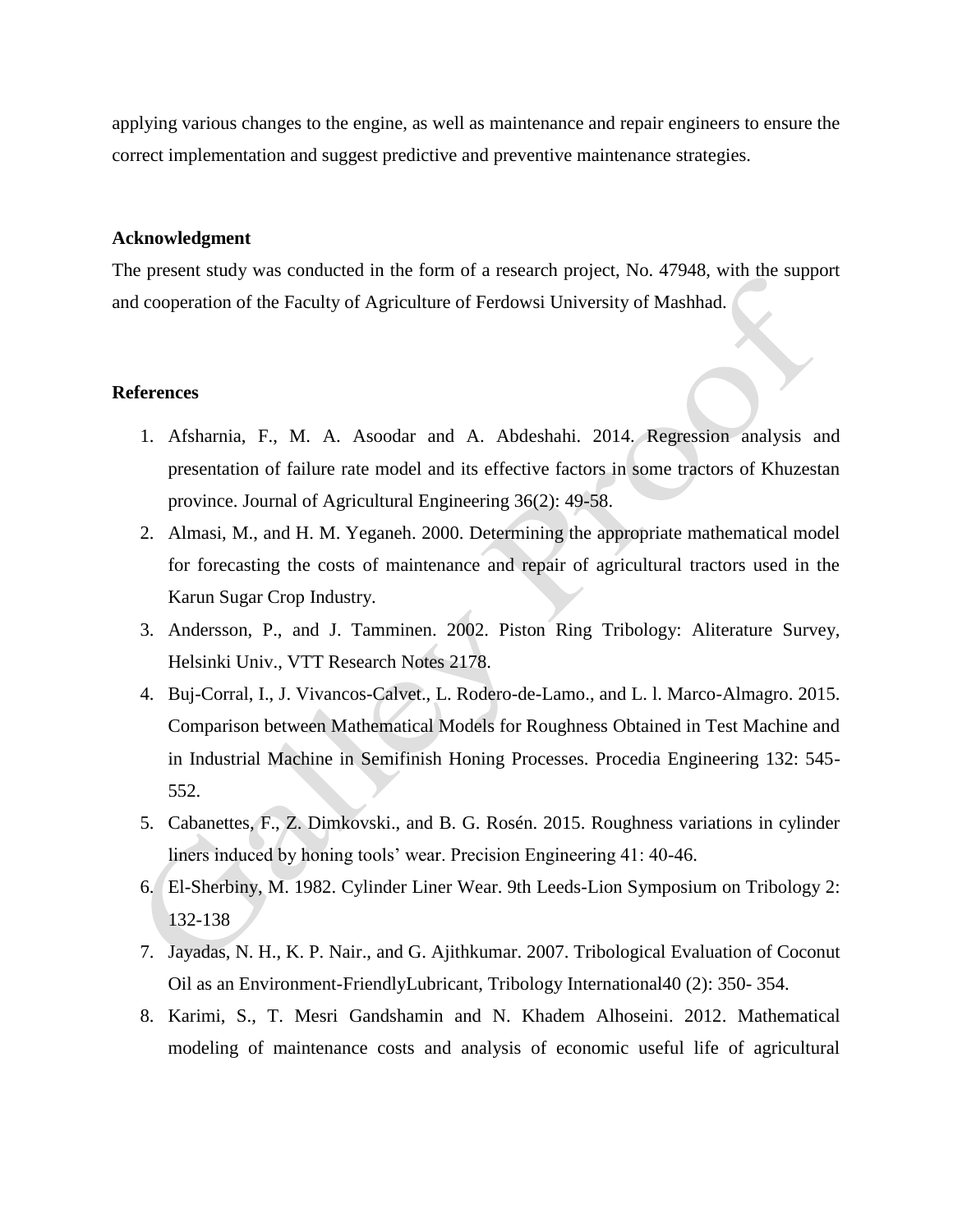tractors (Case study of West Azerbaijan province). Agricultural Knowledge and Sustainable Production 22(4): 87 – 98.

- 9. Khodabakhshian, R., and S. Sajadi. 2013. Evaluation of the Plateau Honing on the Friction and Wear Cylinder Liners in Agricultural Tractors. Journal of Agricultural Machinery 12(1): 55–66.
- 10. Khodabakhshian, R., and M. Shakeri. 2011. Prediction of repair and maintenance costs of farm tractors by using of Preventive Maintenance. International Journal of Agriculture Sciences 3(1): 39 – 44.
- 11. Kılıç, K. I., and I.Temizer. 2016. Tuning macroscopic sliding friction at soft contact interfaces: Interaction of bulk and surface heterogeneities, Tribology International104:83- 97.
- 12. Kim, E. S., S. M. Kim., and Y. Z. Lee. 2018. The effect of plateau honing on the friction and wear of cylinder liners. Wear 400–401: 207-212.
- 13. Klein, S., Fang; S., and D. Fang. 2017. Analysis of Different Surface Structures of Hard Metal Guiding Stones in the Honing Process. Procedia Manufacturing 10: 265-275.
- 14. Kilic, B., J. A. Aguirre-Cruz., and S. Raman. 2007. Inspection of the Cylindrical Surface Feature after turning using Coordinate Metrology. International Journal of Machine Tools & Manufacture 47 (12-13): 1893-1903.
- 15. Kumar, A., A. A. V. Prasad Rao., and L. Hari Narayana Rao. 2015. Design and Analysis of Dry Cylinder Liners Used in Diesel Engines. International Journal of Science Engineering and Advance 3(9): 1-9.
- 16. Kumar, A., A. A. V. Prasad Rao., and L. Hari Narayana Rao. 2015. A competing risk model for the reliability of cylinder liners in marine Diesel engines. Reliability Engineering & System Safety 8(94): 1299-1307.279
- 17. Nabnu, T., N. Ren., Y. Yasuda., D. Zhu., and Q. J. Wang. 2008. Micro-Textures in Concentrated Conformal-Contact Lubrication: Effects of Texture Bottom Shape and Surface Relative Motion. Tribology Letters 29 (3): 241-252.
- 18. Ramadan Ali, S. H., H. H. Mohamed., and M. K. Bedewy. 2009. Identifying Cylinder Liner Wear using Precise Coordinate Measurements. International Journal of Precision Engineering and Manufacturing 10: 19-25.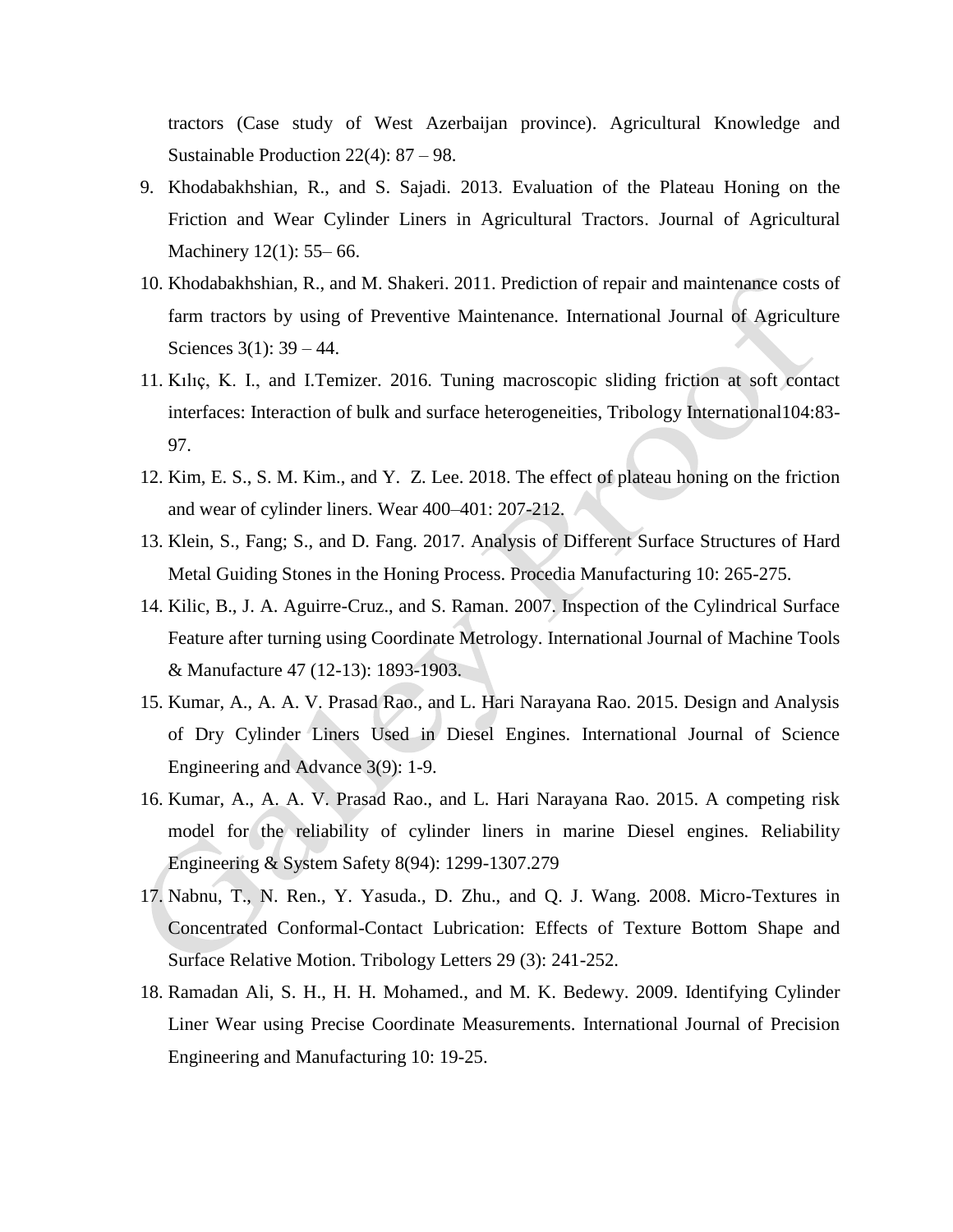- 19. Rohani, A., M. H. Abbaspour-Fard., and S. Abdolahpour. 2011. Prediction of tractor repair and maintenance costs using Artificial Neural Network. Expert Systems with Applications 38: 8999-9007. Iranian Journal of Agricultural Science 4(33):707-716.
- 20. Schneider, E. W., D. H. Blossfeld., D. C. Lechman., R. F, Hill., R. F. Reising., and J. E. Brevick. 1993. Effect of Cylinder Bore Out- Of-Roundness on Piston Ring Rotation and Engine Oil Consumption SAE International Journal of Materials and Manufacturing 5: 796-930.
- 21. Söderfjäll, M., A. Almqvist., P.Larsson. 2016. Component test for simulation of piston ring – Cylinder liner friction at realistic speeds, Tribology International104:57- 63.
- 22. Sudarshan, T.S., and S.B.Bhaduri. 1983. Wear in cylinder liners. Wear 91(3): 269-279.
- 23. Yousfi, M., S. Mezghani., I. Demirci., M. E. Mansoria. 2015. Smoothness and plateauness contributions to the running-in friction and wear of stratified helical slide and plateau honed cylinder liners. Wear 332–333: 1238-1247.

# **بررسی سایش بوش سیلندر در تراکتورهای کشاورزی**

.**1 رسول خدابخشيان كارگر** استادیار، گروه مهندسی بیوسیستم، دانشکده کشاورزی، دانشگاه فردوسی مشهد، ایران

[Khodabakhshian@um.ac.ir](mailto:Khodabakhshian@um.ac.ir) :پست الکترونیکی ب

## **.2 رضا باغبانی**

عضو هیات علمی، گروه مهندسی کشاورزی، دانشگاه فنی و حرفه ای، تهران، ایران

#### **چکیده**

در این تحقیق کاربرد ارزیابیهای دقیق و اصولی یک دستگاه ابزار اندازهگیری به نام فرم تستر در تعیین و تشخیص پدیده سایش در بوش سیلندر تراکتورهای کشاورزی مورد مطالعه و ارزیابی قرار گرفت. بدین منظور از بوش سیلندر موتور پرکنیز 4/842 مربوط به تراکتور مسی- فرگوسن 822 تولیدی شرکت کیهان صنعت قائم استفاده گردید. پارامترهای هندسی اندازهگیری شده شامل گردی ، تلرانس راستی و هم مرکزی سطح داخلی بوش سیلندر بود. ارزیابیهای میزان گردی و هم مرکزی بوش سیلندر در 28 موقعیت دایرهای با فواصل طولی یکسان